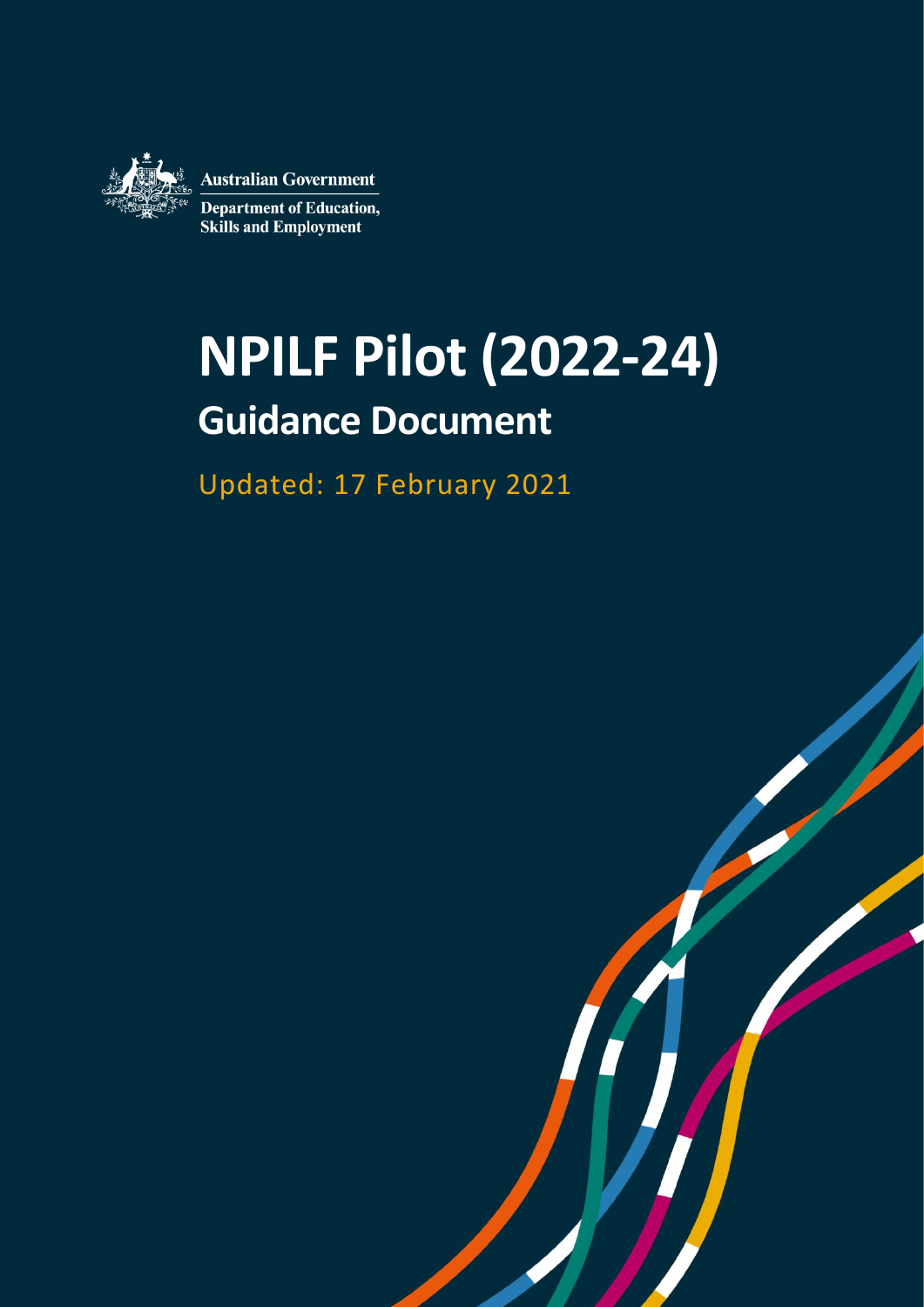

# **Introduction**

### **1.1 Purpose**

This document is a practical guide developed to support Table A providers to implement NPILF. It provides templates, metric definitions and explains requirements of providers for the NPILF pilot, which will be from 2022-24.

## **1.2 NPILF**

The NPILF will allocate block grants to providers to support enhanced engagement with providers and industry to produce job-ready graduates. The key objectives of the NPILF are to:

- a) increase the number of internships, practicums and other innovative approaches to work-integrated learning across all disciplines
- b) increase the number of STEM-skilled graduates and improve their employment outcomes
- c) reward providers for the development of partnerships and collaborations with industry.

#### **1.3 Key terms**

In this document, the following definitions apply:

**Industry** is inclusive of business, government, NGOs and the community sector.

**Provider or institution** are used intermittently and refer to Table A providers, to which NPILF funding applies.

**STEM-skilled** refers to the skills expected to be gained from tertiary fields of education such as science, technology, engineering and maths. STEM-skills include (but are not limited to) critical thinking, creativity, collaboration and problem-solving. The concept considers both broad education in discipline content as well as the scientific method.

**University-industry engagement** refers to partnerships between providers and industry (encompassing business, Government, NGOs and the wider community) through teaching, learning and research, which provide for the mutually beneficial exchange of knowledge and resources.

**Work-integrated learning** refers to student experiences of work within curriculum (or as co-curricular), undertaken in partnership, through engagement with authentic and genuine activities with and for industry, business or community partners, and which are credit-bearing and assessed.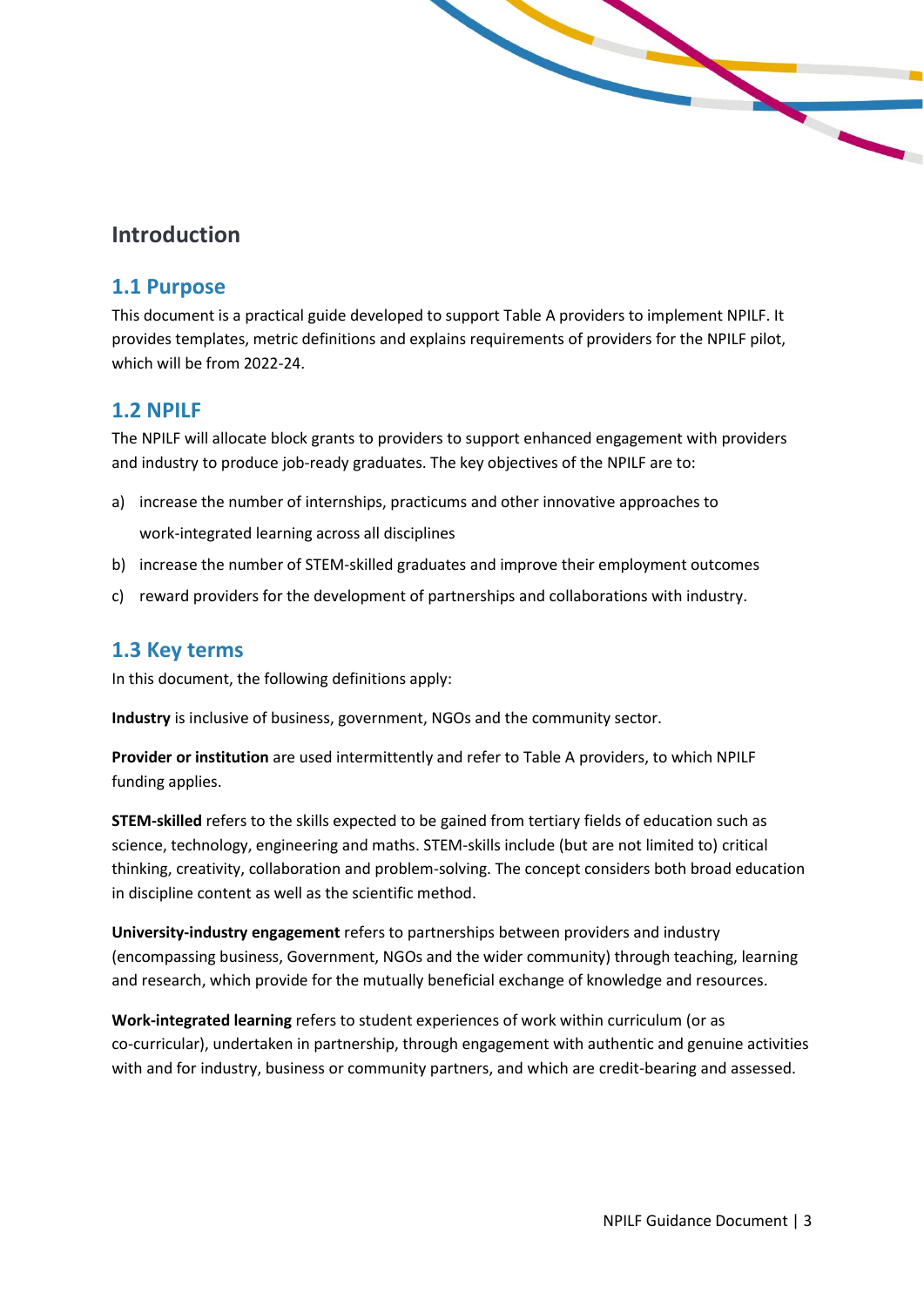# 1. Work-integrated learning

*\*Institutional data* 

#### **Objective**

To understand the integration of WIL across the sector. Work-integrated learning refers to student experiences of work within curriculum (or as co-curricular), undertaken in partnership, through engagement with authentic and genuine activities with and for industry, business or community partners, and which are credit-bearing and assessed.

By focusing only on 'credit bearing' WIL, it will focus on the significant investments made in implementing better WIL practices across all domestic students and courses of study.

#### **Definition/data requirements**

Consistent with the ACEN definition of work-integrated learning, the WIL experience must be credit-bearing and assessed. As adopted from *Universities Australia*, to be eligible under this NPILF metric, a WIL experience needs to meet three out of four of the following criteria:

- 1. Integrated theory with the practice of work
- 2. Engagement with industry and community partners (industry is inclusive of business, government and the community sector whereby NGOs and not for profit organisations are suitable for a WIL experience)
- 3. Planned, authentic activities
- 4. Purposeful links to curriculum and specifically designed assessment.

The experience will constitute a minimum of 3-4 weeks duration (or equivalent, depending on the nature of experience) to ensure meaningful engagement with professionals in the workplace and practising application of technical skills.

The five categories of WIL, definitions and examples are taken from Universities Australia report *Work-integrated learning in universities* (2019) and are listed below:

**1. Placements** – where a student is placed within a workplace for any period of time.

Examples: Accreditation placement, Cadetships, Clinical placement, Clinical practicum, Clinical education, Clinical experience, Co-curricular work placements, Community organisation placements, Corporate internship, Extra-mural placement, Industry placement, Internships, Intramural placement, Practical placements, Practical work placement, Practicum, Practicum placement, Professional experience placement, Professional internship, Professional placement, Professional work placement, Research practicum, Service learning, Teaching professional practice, Voluntary placement, Work placement